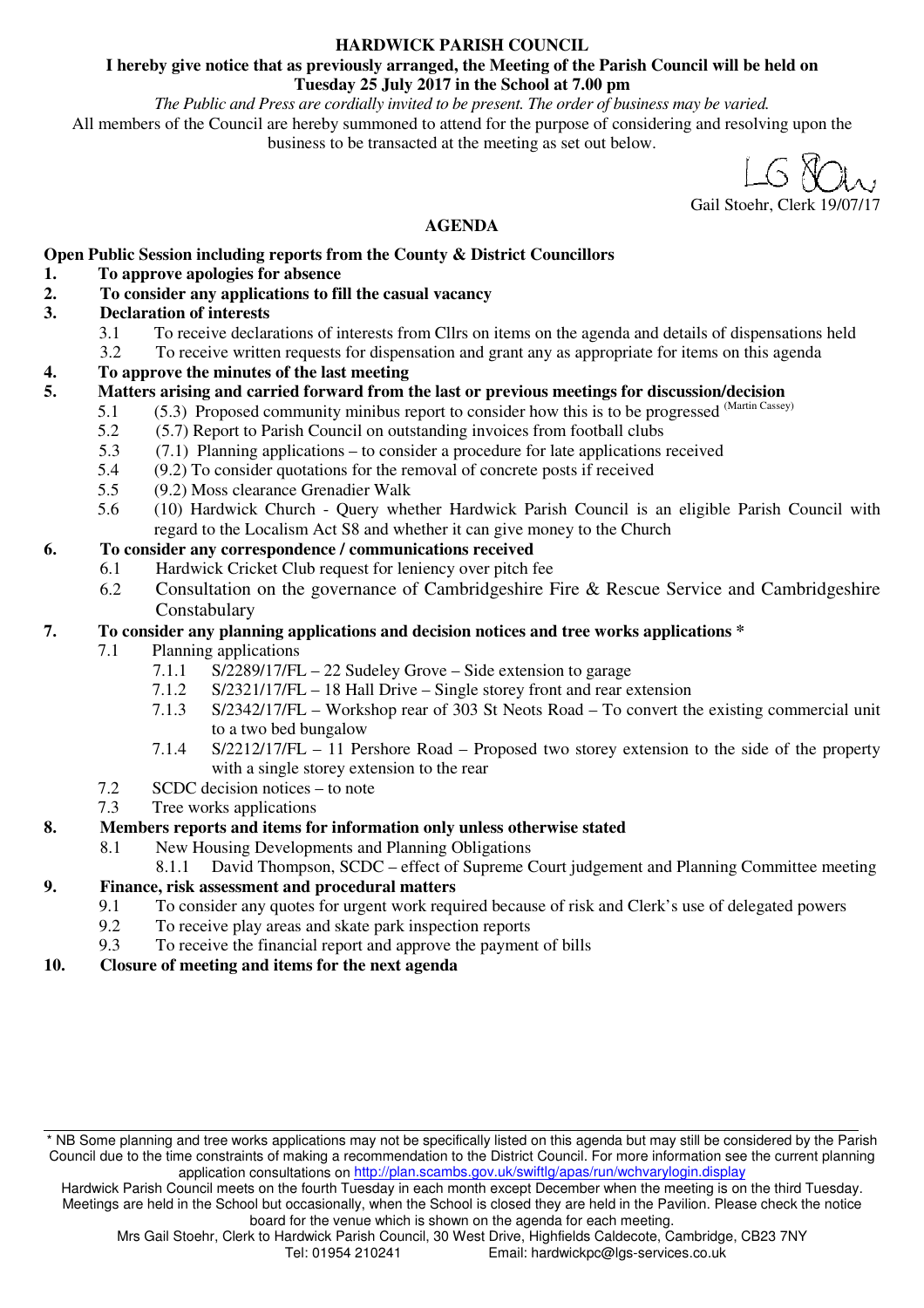## **CLERK REPORT TO HARDWICK PARISH COUNCIL MEETING ON 25 JULY 2017**

- 1. Apologies for absence Apologies have been received from Cllrs Skingle and Humphries.
- 2. To consider any applications to fill the casual vacancy None received at the time of writing.
- 3. Declaration of interests members should declare their interests state why they have an interest, the type of interest held and if they have a dispensation state this and the extent of their dispensation i.e. to either speak or speak and vote.
- 4. To approve the minutes of the last meeting on 27 June 2017 (attached)
- 5. Matters arising and carried forward from the last or a previous meeting for discussion/decision
- 5.1 (5.3) Proposed community minibus report and discussion
	- Martin Cassey has written:

"I spoke recently with David Thompson of SCDC about the proposed Section 106 funding for a Community mini-bus.

He informed that he needs a proposal from Hardwick on the subject of the Community Bus by the end of July.

This proposal will then form the basis for ongoing negotiations with the developers and ultimately for the relevant part of the section 106 agreements.

I have agreed with him that I will draft a brief paper for consideration by the Parish Council, which if accepted at the PC meeting on the  $25<sup>th</sup>$  July will then be available to him in time to meet his deadline. Therefore, I am writing to ask for an agenda item and 'to consider the outline proposal for a community bus' to be included for the July Parish Council meeting with the objective of securing a

resolution in support of the proposal.

I will make the paper available to the Parish Council as soon as I can."

5.2 (5.7) Report to Parish Council on outstanding invoices from football clubs

Hardwick Harriers (outstanding FY16 and 17) have acknowledged that the invoices had been received but due to changes in their signatories they can't at present make payments. They will settle their debt as soon as possible.

Hardwick Football Club (outstanding FY16 and 17) copies of outstanding invoices have been sent to a new contact at the Club and his response is awaited.

5.3 (7.1) Planning applications – to consider a procedure for late applications received If the planning application is out for consultation but not on the agenda the Council may consider it at its meeting. The agenda states "\* NB Some planning and tree works applications may not be specifically listed on this agenda but may still be considered by the Parish Council due to the time constraints of making a recommendation to the District Council. For more information see the current planning application consultations on

http://plan.scambs.gov.uk/swiftlg/apas/run/wchvarylogin.display"

If an application is received between meetings the Council could consider adopting the following policy -

## PLANNING APPLICATIONS PROCEDURE FOR APPLICATIONS BETWEEN MEETINGS

The importance of making decisions in public is noted however if an application arrives requiring a decision between the meeting and a time extension has been refused by the Planning Authority, members will be invited to make individual comments to the Clerk, to whom in such circumstances the Parish Council lawfully delegates authority to submit the Parish Council's response to the application (S101, LGA 1972). If this policy is applied the Clerk will notify the Council of the decision at its next meeting. The Chairman may decide to convene an extra-ordinary meeting or two members may ask him to do so if they think the application should be discussed at a full Council meeting.

- 5.4 (9.2) To consider quotations for removal of concrete posts if received Quotations will be brought to the meeting if received.
- 5.5 (9.2) Moss clearance Grenadier Walk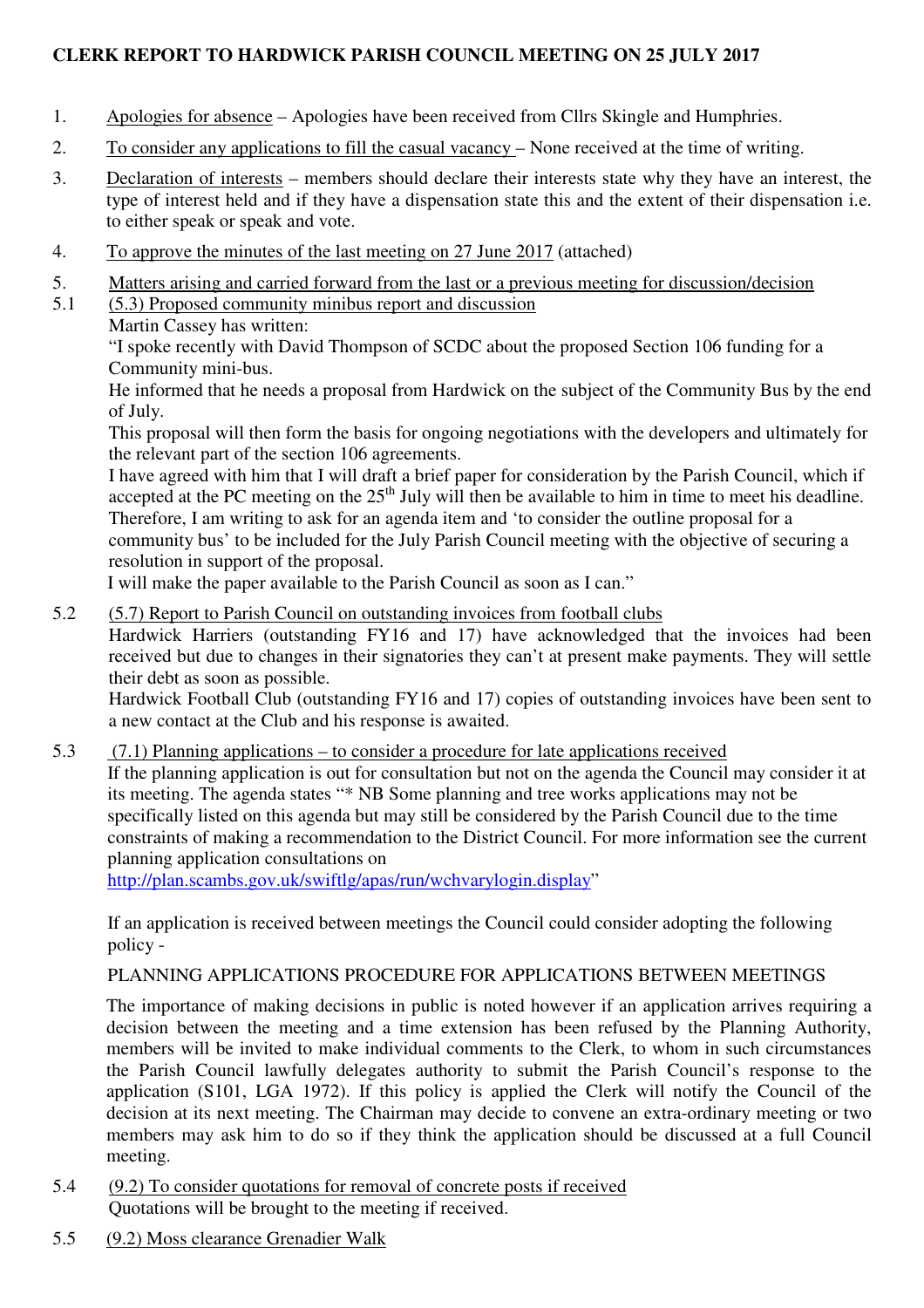Mr Giddings has declined to do this.

# 5.7 (10) Query whether Hardwick Parish Council is an eligible Parish Council with regard to the Localism Act S8

The enquiry has been passed to the NALC Legal Advisors. A response is awaited and will be reported to the meeting if received.

Other for info only

The Awards for All application to National Lottery has been unsuccessful. Clare McGowan reports that she is going to increase the grant application to wren to cover the whole amount needed for the play equipment.

(9.2) The Council's insurers say that spikes not suitable for a children's play area pc needs to consider other measures such as leaving the grass longer round the equipment as birds avoid areas with long grass as they cannot see if prey is hiding or paint the top of the swings frame with slippy paint so that they cannot perch or consider scarecrows or remove any droppings.. See 9.1 below.

## 6.1 Hardwick Cricket Club – invoice for pitch hire -request for leniency

The Cricket Club has written:

 "The cricket club has received an invoice from the parish clerk for £250 towards the use of the recreation ground for cricket. This cost was originally based on two Saturday teams, a midweek team and three junior teams totalling 50 home games which equates to £5 per game played. To date we have played 4 midweek games with 3 more to come and one Saturday game with no more planned. This equates to over £30 per game played, which is considerably more per game. We have just had to fold our second team and we have no juniors playing matches. At the end of this season it is very possible that the cricket square will not be used in the future unless things improve. We are still paying off our loan to the Parish Council for the roller and we have been sent a hefty fine for withdrawing our team from the league. Can the Parish Council be sympathetic to reducing this invoice to reflect the usage by the cricket club as our finances will be hit hard with no second team income?"

I thought I had better put together the games that had been played as an example of usage over the past 10 years. so it can be viewed at the next meeting. I plan to attend

2006 55 games played

2010 9 1st XI 9 2nd XI 3 midweek 25 junior 46 games

2015 8 2nd XI 5 midweek 2 sunday 10 junior 25 games

2016

7 2nd XI 4 midweek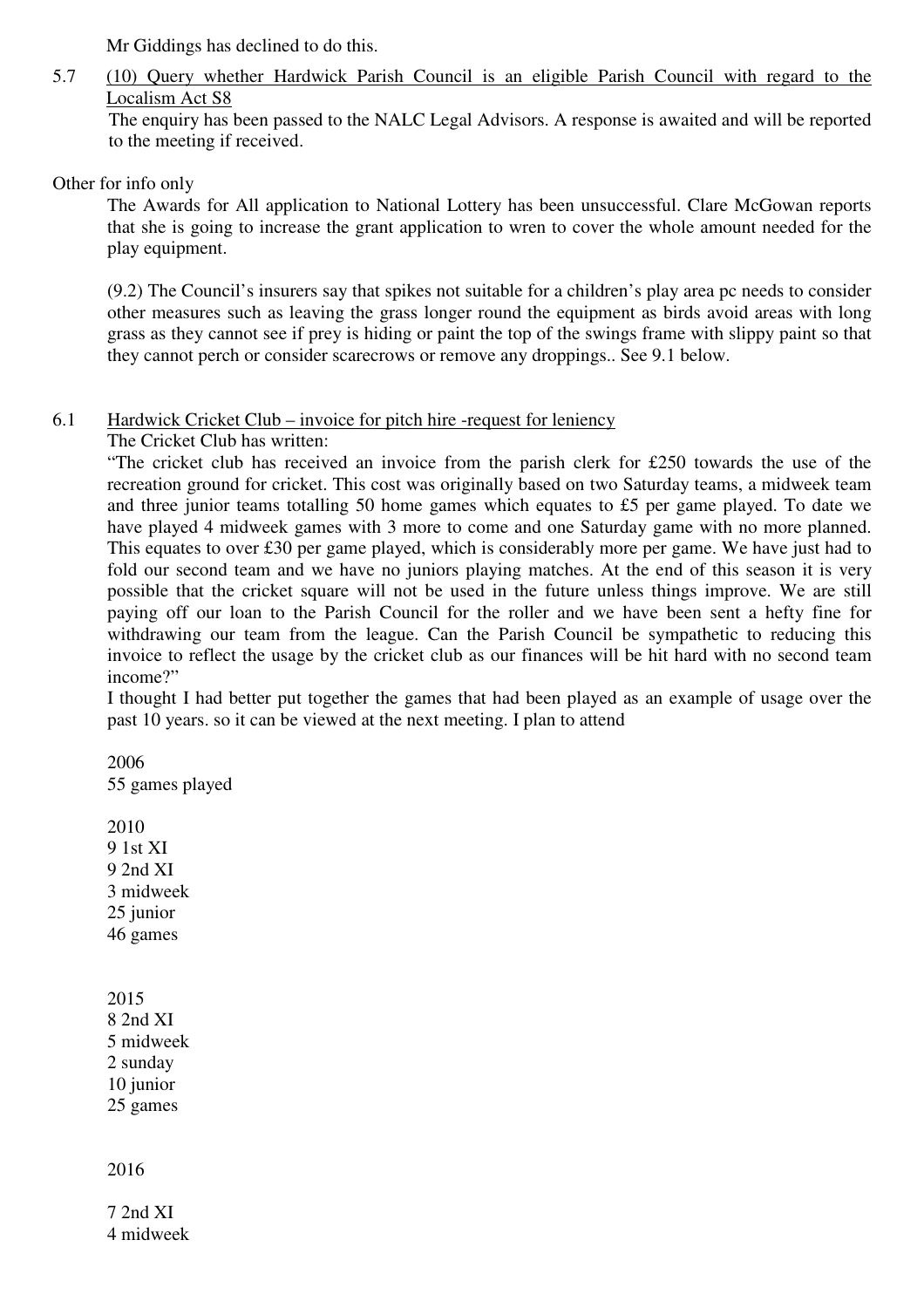6 junior games 17 games

2017 1 1st XI 0 2nd XI 7 midweek 0 junior 8 games

6.2 Consultation on the governance of Cambridgeshire Fire & Rescue Service and Cambridgeshire Constabulary

The Office of Police and Crime Commissioner (OPCC) has proposed that the Police and Crime Commissioner should become the Police, Fire and Crime Commissioner (PFCC) with overall responsibility for the governance of both Cambridgeshire Fire and Rescue Service as well as the Cambridgeshire Constabulary.

Representatives from Cambridgeshire Constabulary, Cambridgeshire & Peterborough Fire Authority, Cambridgeshire County Council, Peterborough City Council, East of England Ambulance Service NHS Trust and various Unions developed a business case looking at four options: no change, representation model, governance model or a single employer model.

A governance model has been proposed andcan be summarised as follows:

- · Operational responsibility for fire and police services in Cambridgeshire would remain with the Chief Fire Officer and the Chief Constable.
- The PFCC would continue to be responsible for setting policing priorities through the Police and Crime Plan, and have responsibility for controlling police assets.
- The PFCC would become the holder of fire assets and contracts.
- The PFCC would become the employer of all fire and rescue staff (the Chief Constable of Cambridgeshire Constabulary would continue to employ police officers and staff).
	- The PFCC would be responsible for such things as decisions on how the Fire and Rescue Service spend their budget and whether new fire service facilities should be built or shared with other emergency services.

The survey is very brief; one question plus the opportunity for separate comments and can be found alongside the business case here:

http://www.cambridgeshire-pcc.gov.uk/get-involved/fire-governance-consultation

*Message from the Chairman of Cambridgeshire & Peterborough Fire Authority, Cambridgeshire County Councillor Kevin Reynolds:* 

## Dear colleagues

You will be aware that the Police & Crime Commissioner (P&CC) for Cambridgeshire & Peterborough, Jason Ablewhite, has recently launched a consultation about changing the governance of the Fire & Rescue Service in Cambridgeshire & Peterborough. He proposes that the Police & Crime Commissioner becomes the Police, Fire & Crime Commissioner and has overall responsibility for the governance of both Cambridgeshire & Peterborough Fire & Rescue Service and Cambridgeshire Constabulary.

Cambridgeshire County Council and Peterborough City Council, as upper tier authorities, are the statutory consultees in this process. The County Council and Peterborough City Council will be considering their responses at their full Council meetings next Tuesday,  $18<sup>th</sup>$  July, and Wednesday,  $19<sup>th</sup>$  July respectively.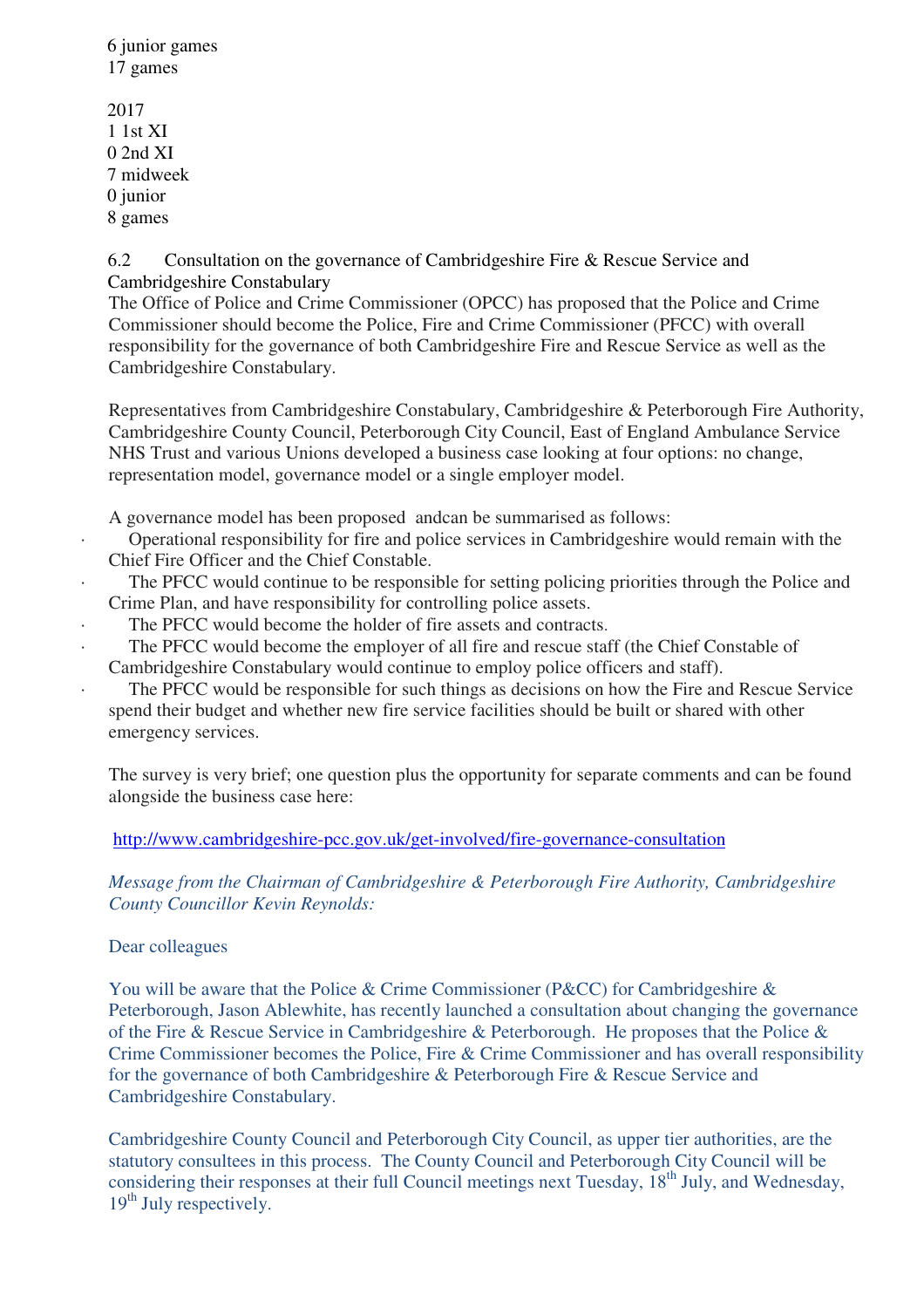The 17 Cambridgeshire and Peterborough Fire Authority Members have met over recent weeks to examine the Police & Crime Commissioner's consultation document, the Local Business Case, in depth. At a special meeting of the Fire Authority yesterday, they finalised the attached response, evaluating the P&CC's Local Business Case, which I hope you will take time to consider. Please note that this response was unanimously approved by the Fire Authority Members, and crucially it questions and negates many of the arguments put forward by the Police & Crime Commissioner.

I do hope you will take time to read it, and please feel free to incorporate any part of it in your response to the consultation. If you have any specific questions, please do not hesitate to contact either me or one of my Fire Authority colleagues directly.

Many thanks

Cambridgeshire County Councillor Kevin Reynolds Chairman of Cambridgeshire & Peterborough Fire Authority

- 7.1 Planning applications
	- NB Some planning applications may not be specifically listed on this agenda but may still be considered by the Parish Council due to the time constraints of making a recommendation to the District Council. For more information see the current planning application consultations on http://plan.scambs.gov.uk/swiftlg/apas/run/wchvarylogin.display
- 7.1.1 S/2289/17/FL 22 Sudeley Grove Side extension to garage
- 7.1.2 S/2321/17/FL 18 Hall Drive Single storey front and rear extension
- 7.1.3 S/2342/17/FL Workshop rear of 303 St Neots Road To convert the existing commercial unit to a two bed bungalow
- 7.1.4 S/2212/17/FL 11 Pershore Road Proposed two storey extension to the side of the property with a single storey extension to the rear
- 7.2 SCDC decision notices
- 7.2.1 S/1648/17/FL 50 Hall Drive Single storey side extension, two storey rear extension and conversion of garage – Permission granted.
- 7.2.2 S/1704/17/FL 23 Laxton Avenue Two storey side extension and single storey rear extension to dwelling - Permission granted.
- 7.3 Tree works applications

Tree works applications may now be viewed on the SCDC Planning Portal. NB Some tree works applications may not be specifically listed on this agenda but may still be considered by the Parish Council due to the time constraints of making a recommendation to the District Council. For more information see the current tree works application consultations on http://plan.scambs.gov.uk/swiftlg/apas/run/wchvarylogin.display None at the time of writing.

- 8. Members' reports and items for information only unless otherwise stated
- 8.1 New Housing Developments and Planning Obligations
- 8.1.1 David Thompson, SCDC effect of Supreme Court judgement and Planning Committee meeting "A situation has developed on an application we approved at Cottenham where the Parish Council has judicially reviewed the committee resolution to grant and the courts have allowed the JR to advance on the basis that (one of the reasons) the decision notice was issued after the date of the Supreme Court judgement regarding the definition of housing supply policies but the resolution to grant had been made prior to that decision - on the basis of a report which stated that a number of policies including DP/7 and the core strategy policies relating to the settlement hierarchy are out of date - as was the position before the Supreme Court judgement. This meant that the decision was issued following a material change in circumstance which had not been referred to In the decision making process.

A number of applications are in the this position (including the schemes at Grace Crescent and South of St. Neots Rd) - where committee made a resolution to grant permission was made prior to the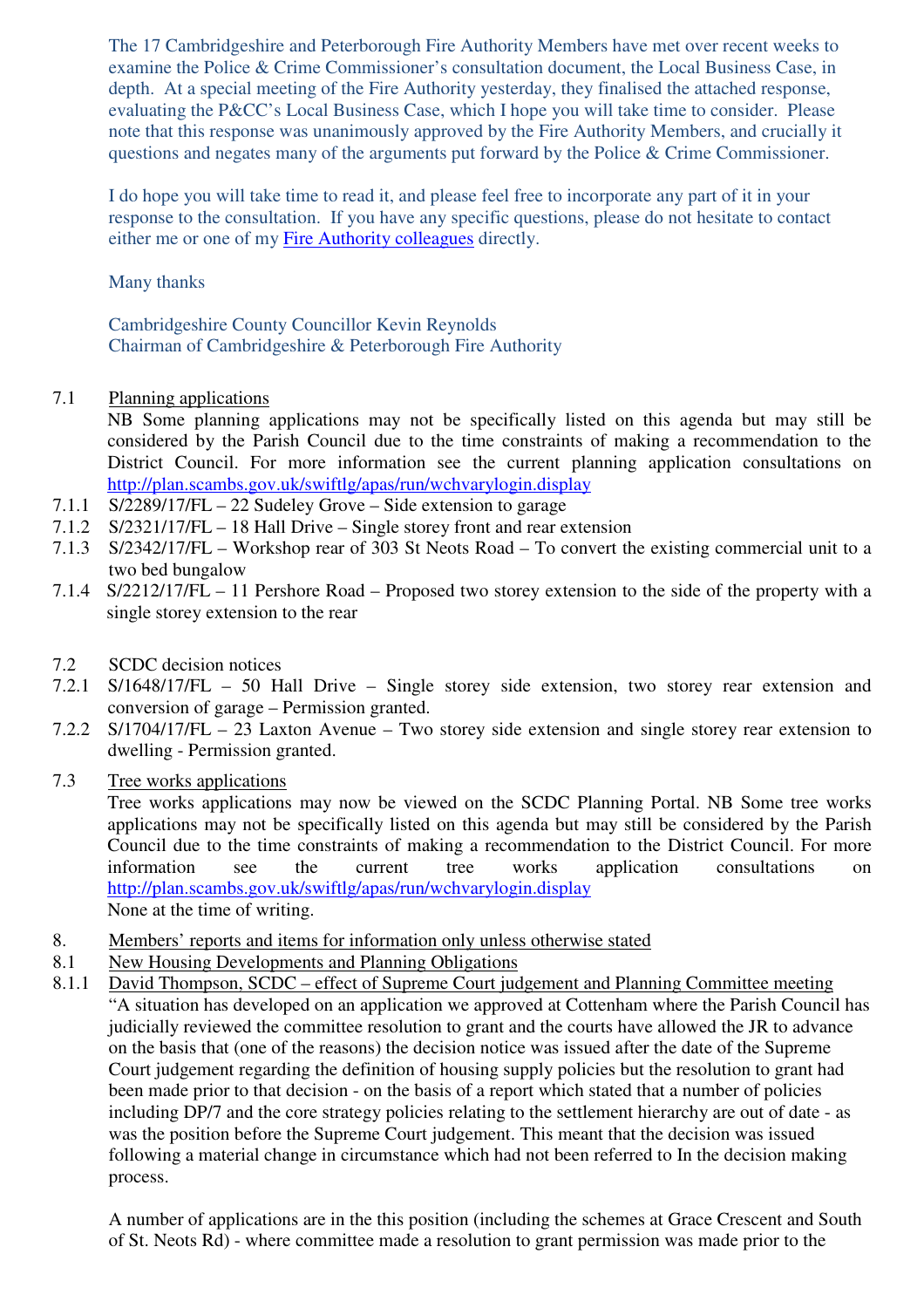Supreme Court decision on 10 May but the decision has not yet been issue due to the time taken to negotiate and complete Section 106 Agreements. The Supreme Court judgement does not change things dramatically but it does mean that a number of policies that were considered to affect the supply of housing now do not - including DP/7 which defines development frameworks and ST/6 which defines settlements such as Hardwick as Group Villages. The overriding issue however is that the Council cannot demonstrate a five year housing land supply and therefore the weight that should be attached to these policies is reduced - a position that has been confirmed by Inspectors dealing with appeals in Orwell, Caldecote and Bar Hill recently.

A committee has been arranged for 02 August to deal with this application and the others that are in the same boat. The committee will operate in the usual way , local members and the parish will have an opportunity to speak, officers will be e-mailing your parish later today to advise them of the situation. Anyone who commented on the above scheme will be notified by letter of the new committee date in the normal manner at least a week before committee.

An email will be sent to Cllr Grenville Chamberlain explaining the situation to him. The agents of the two application have been made aware and will communicate this to the applicants.

If you have any queries please come back to me."

- 9. Finance and risk assessment and procedural matters<br>9.1 To consider any quotes for urgent work required bec
- To consider any quotes for urgent work required because of risk and Clerk's use of delegated powers (9.1) Quotes for urgent work tree branch between Ashmead Drive and Sudeley Grove – the Clerk used her delegated powers to contract Oakes tree surgery to dispose of the fallen branch.  $(9.2)$  The Clerk accepted a quote for the repairs to the play equipment £1690 and asked them to clean off the bird droppings at St Mary's play area at no cost to the Council.
- 9.2 To receive play areas and skate park inspection reports
- 9.3 To receive the financial report and approve the payment of bills attached
- 10. Closure of Meeting and items for the next agenda